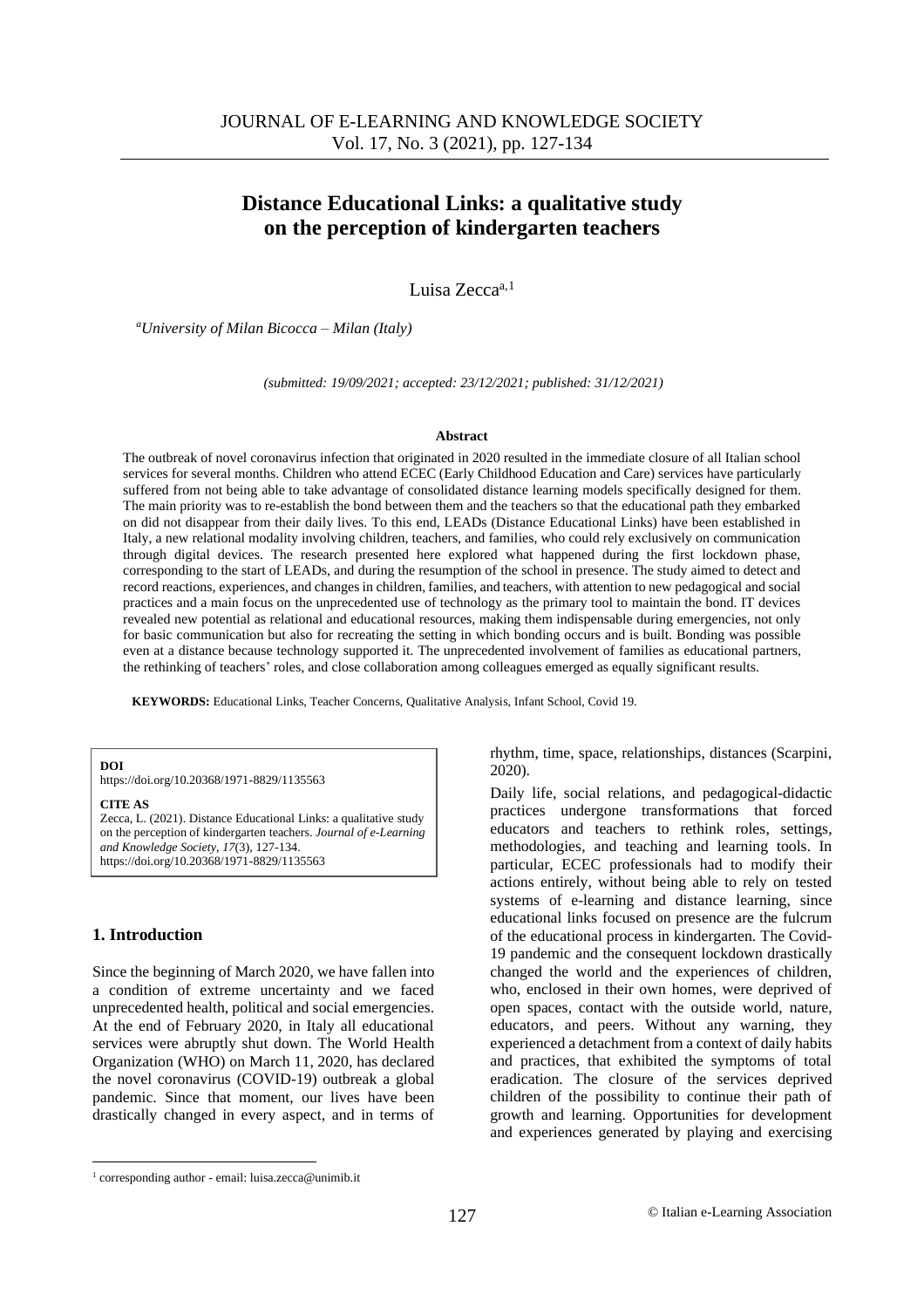movement, suddenly vanished (Deluigi, Marino, 2020). Like everyone else, children experienced intense and sudden emotions such as sadness, fear, anger, but in a phase of life during which they are invited to open up to the world and to discover.

The emergency forced teachers to redesign the educational and care approach towards children, to try to respond effectively to the emerging needs. The main priority was to guarantee the right to establish meaningful relationships with peers and adults who are expected to provide protection and safety. Children are also entitled to play, to collect concrete experiences, so bringing the physical dimension back to the center of the learning process was also a major priority. Therefore, it was required to immediately find new ways to perpetuate the missing care relationships and to resume school-family dialogue (Gigli, 2020).

To avoid the risk of prolonged deprivation, education professionals questioned how to reconnect longdistance relationships. For primary and secondary school, an approach defined as Distance Learning (DaD) was used, while for the age group from zero to six years, an untested method was established. Conceived on the lockdown, it was called Distance Educational Links (LEADs). This definition was created because the educational aspect at this age is grafted onto the emotional and motivational bond. It is therefore a primary need to re-establish and maintain a bond between teachers and children, teachers and parents, teachers among themselves, parents among themselves (Commission for Childhood Integrated System Zero-six, 2020). Criticality was immediately found around emotional ties, a central aspect of education in kindergarten. Very young children need solid points of reference, stimuli, reassurance, serenity, protection, and acceptance of their uniqueness, to allow the promotion of their potential (Ceccacci, 2020). Education professionals tried to reinvent, in a few weeks, the educational relationship, to recover the severed emotional, social, and pedagogical bond. Never has an adjustment in educational theory and practice had to be so rapid, sudden, and intense.

In every crisis lies an opportunity: the educational services may explore alternative approaches that bring schools and homes closer together, and governments can pursue quality, equity and well-being starting from the youngest citizens (Gouëdard et al. 2020).

The research I present here originated from the need to observe and monitor this epochal change. The study aimed to detect and record reactions, experiences, and changes in children, families, and teachers. We wanted to draw a map of the new pedagogical and social practices, with a particular focus on the tools used to maintain the bond. Since we cannot return to the world as it was before (International Commission on the Futures of Education, UNESCO, 2020), it was imperative to understand what was happening, in order to imagine the school of tomorrow and redesign the educational future of children, considering limits, positive aspects and possible growth opportunities.

# **2. Background**

### 2. 1 ECEC services in the time of Coronavirus: the birth of LEADs

On May 6, 2020, the Commission for the Integrated System of Education and Instruction from Birth to Six, released the document Pedagogical Guidelines on Distance Education Links. A different schooling model for ECEC, based on the assumption that children's need for relationships has never failed, despite the emergency. This document aimed to stimulate educators to rediscover the value of teamwork, promote good practices for the care and education of children and strengthen the thread of relationships. The final goal pointed to maintain or reconstruct the bond made up of emotions, looks, voices, closeness, sharing, and complicity that constituted daily life before the emergency. (Commission Childhood Integrated System Zero-Six, 2020). LEADs came to life in the absence of the body, movement, embraces, in a virtual environment – an undefined space – in which bewildered teachers acted and looked for new ways of staying in touch with parents and children (ibidem) so that they would not feel alone in the absence of ordinary connection. Previously, families used to enter school bringing in their educational models, cultural roots, habits, and values. With LEADs, the school entered families and allowed parents, for the first time, to witness the relationships that teachers create with their children. Schools entered children's homes and homes entered educational services (Chieregato, 2020). LEADs required the mediation of family members, who became the sole point of reference for children, and new educational partners for teachers. A need to construct new meanings, organizational possibilities, and forms of participation emerged (Commission Infancy Integrated System Zero-sei, 2020). LEADs can be defined as a presence at a distance (*ibid.*), a contradiction that is made possible today through technological devices. With the birth of LEADs, projects were immediately activated to monitor this epochal change and the attempts made to maintain the bond through distance.

SIRD (Italian Society for Educational Research), a scientific board that associates university teachers and researchers in the field of educational research, promoted a national survey to initiate a comparison of the distance teaching methods adopted by schools and individual teachers during the lockdown period, between April and June 2020. The collected data show how the emergency required a reshaping of teaching models, involving especially preschool and elementary school professionals, through platforms, interactive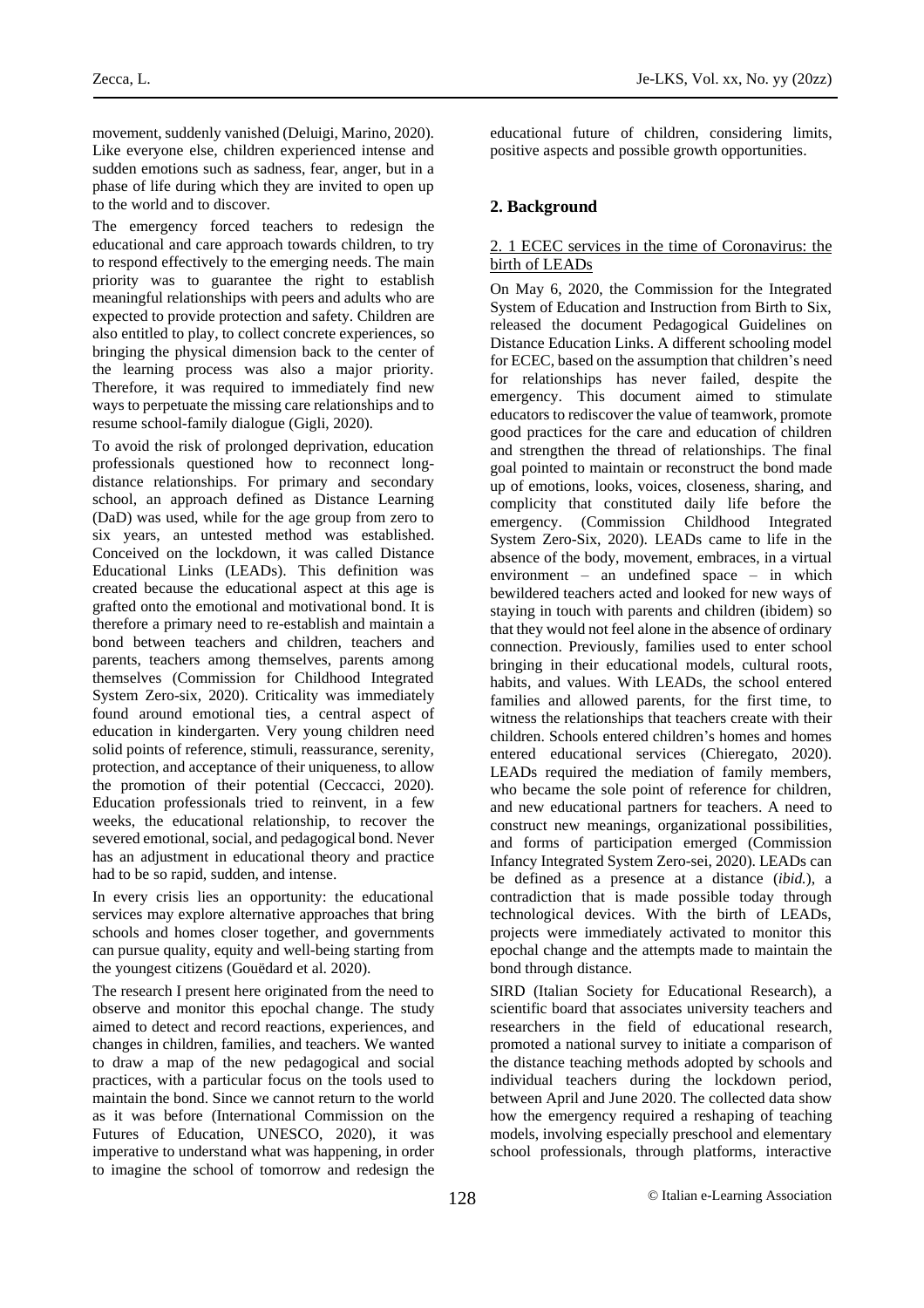apps, virtual classrooms, and close collaboration with parents. (SIRD, 2020).

The study Children and Lockdown, the parents' word (Mantovani et al, 2020), was undertaken by the spin-off Bambini Bicocca in collaboration with the Department of Human Sciences for Education "Riccardo Massa" and the Italian Society of Pediatric Primary Care (SICuPP) of Lombardy and took place in July and August 2020. The sample examined nursery and preschool children and SmartWorking parents (Mantovani et al., 2020). The research aimed to collect data to understand the changes that occurred in the daily lives of children, to address actions of assistance, support, and multidisciplinary accompaniment (pediatric, and pedagogical) to families, during the phase of return to post-pandemic social life.

CREIF (Center for Educational Research on Children and Families of the University of Bologna), investigated ways to support families and strategies that schools set in motion to reach and support them (Chieregato, 2020). The field research was carried out in May and June 2020 and analyzed not only critical issues, but also strengths and positive aspects detected during the first phase of the emergency, aiming to trace and, subsequently, spread good educational practices based on the arose problems and needs.

Distance learning and the consequent newly shaped virtual environments pushed teachers and families to test themselves with new methods of teaching, communication, and, especially, relationships. Habits were suddenly overturned, and new priorities appeared, but also did discrepancies connected to our social and cultural system (Ardizzoni, Bolognesi, Salinaro & Scarpini, 2020). Rapidly dismay and disorientation gave way to adaptation, and attention was turned towards potential possibilities, and not only to what seemed to be lost, in a true act of resistance.

## 2. 2 From the disappearing classroom to the virtual classroom

The contemporary world, characterized by both real and virtual dimensions, witnesses the introduction of technological tools and electronic communication in every aspect of life. Technology has not only an informative or entertainment function, but it's a tool that modifies and shapes reality. The field of education is also pervaded by its influence and there's a rising wave of questions about epistemological approaches and psycho-pedagogical models involving it, investigating how an educational use of technologies and multimedia can contribute to the achieving of a pluralistic and inclusive education (Maragliano, 2019). Recently, research on the role, risks, and potential uses of digital media in early childhood has augmented, aiming to explore how children's environments have become increasingly permeated by digital technology (Knauf, 2016). The focus has been on how relationships among children, families, and educators, in preschool settings viewed as micro-communities of practice, transform, and evolve with the introduction of technological devices. These studies highlight how the virtual expands the space of the real classroom. it is in the classroom that students meet, talk to each other, accomplish tasks, give presentations, play, read, listen, sing, talk, and eat snacks together. Online tools extend this space into the virtual sphere, but the classroom remains the reference point in the real and in virtual life (ibidem).

The effect of the pandemic was to completely disrupt this perspective, making the classroom a non-existent place for several months, with the virtual space being the only reality left. The classroom, a physical place, setting, and established microcosm, disappeared overnight, and with it an entire emotional, relational world vanished. In experiencing a place, we do not just occupy a physical space, but we attribute meanings to it, often affective and emotional ones. We organize the place and share it with others (Ceppi & Zini, 1998), so what has been lost with the pandemic is an entire universe of meanings. Children's daily lives were disrupted, and a cohabited universe disappeared without warning overnight. They found themselves living in homes with very different spaces, equipped with resources that weren't always entirely adequate. (Deluigi & Marino, 2020). Before the pandemic, research focused on the use of technology to support family engagement, to suggest ways to engage the family more, and then to model learning in the classroom (Zywica, 2016). With the arrival of the pandemic, the use of technologies was rethought in real-time to adapt them to the new emergencies, confirming, albeit, in a critical context, that school is, potentially, the greatest generator of demand for innovation, and therefore for digital evolution (PNSD, 2018).

# **3. Theorical Framework**

Childcare services for children from zero to six years of age are the first place of encounter with others outside the family. It is in this context that relationships with peers based on shared experiences and dialogue begin to be built and the sense of belonging to a community grows. The relational aspect always plays a crucial role: the center of any educational process is the human relationship between a student and a teacher (International Commission on theFutures of Education. UNESCO 2020). The teacher is at the same time a guide and a facilitator of learning in a continuous spiral process of co-construction of knowledge (Edwards, 2017), in which the teacher stimulates the thinking that comes from doing, supporting the formation of a metareflective and critical thinking, and teaching not only to learn but also to understand (Zecca, 2012). The teacher is a mediator on the didactic and affective-relational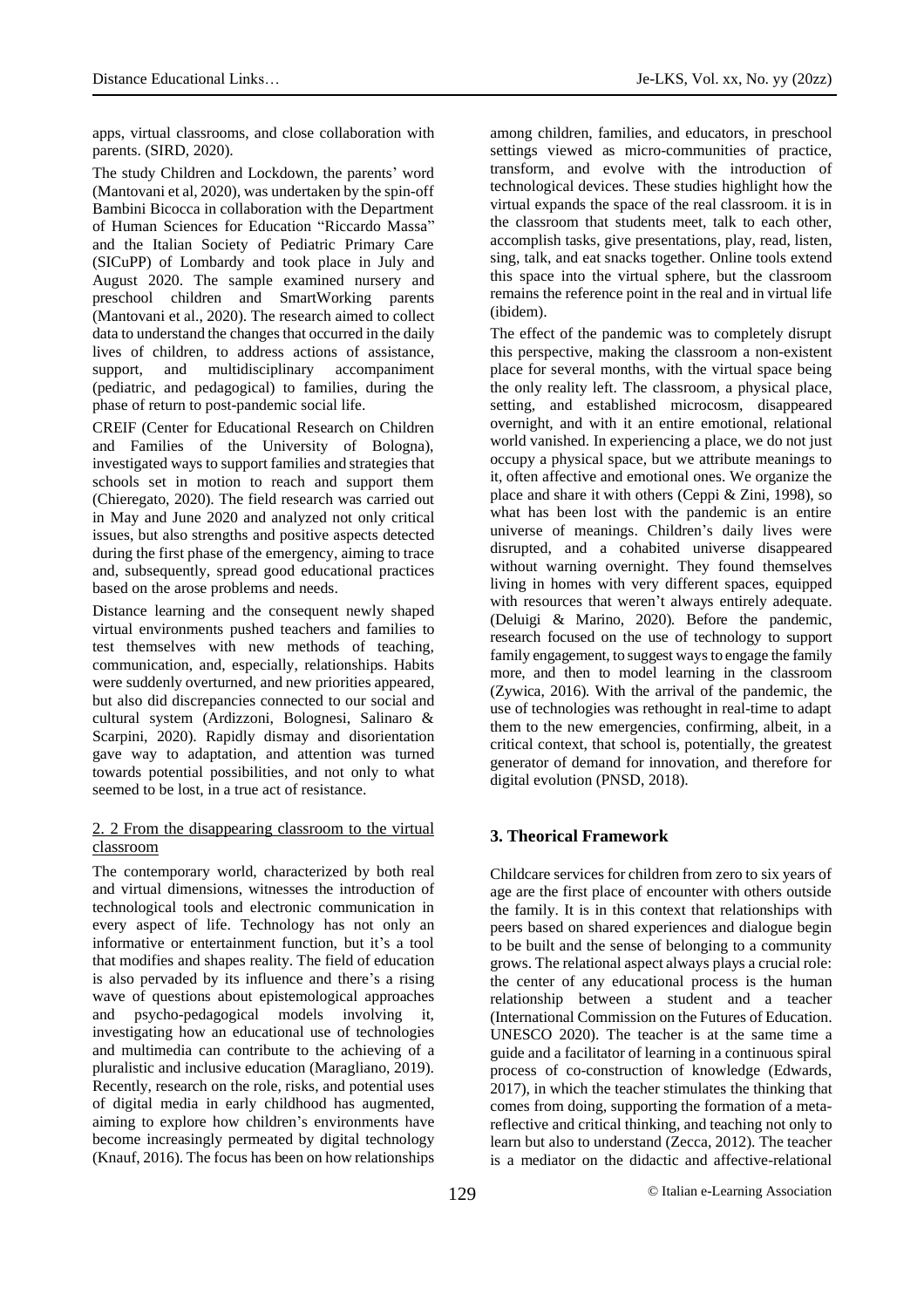level and creates a positive climate, acceptance, and a context in which differences are valued so that everyone can express themselves freely (Nigris et al, 2016), and meaningful learning takes place. An educational event is first of all a relational event that cannot be investigated outside the complexity of the relationship itself. For this reason, social relations are considered a fundamental element that contributes to the creation of cooperative contexts and widespread confrontation (MIUR, 2012). A positively rich relational climate allows the child to develop greater self-confidence and resistance to frustrating and tiring situations, leading him to observe, listen, explore the outside world and, consequently, acquire and construct meanings (Mantovani, 2004).

The educational alliance between school and families, which focuses on trust and exchange and makes it possible to grow together, is at the heart of the pedagogical reflection. A close relationship between the two contexts, focused on the child's wellbeing, consents to get to know the specificities of each family's reality. In the educational context, family refers not only to parents but also to grandparents, babysitters, and all the adult figures who support them. Studying the child involves at the same time studying the adult in relation to the child: the relational dimension, therefore, emerges as a central and crucial object of investigation.

With the sudden discontinuation of school attendance, the school-child-family bond has been profoundly transformed and has been relegated entirely to the contribution of technology as a relational tool that is not accessory, but fundamental, generating new study themes to be explored.

### services, children and families was being recalibrated become a priority, especially in the light of mandatory use of technologies as the only possible connection.

The research entitled LEADs at pre-school was therefore initiated and carried out in two phases, the first took place from March to May 2020 and the second in January 2021. The survey involved teachers of preschools in the Lombardy region of Italy.

The research was a qualitative field study, focusing on changes in the relationship between children, families, and teachers, aiming to understand what had happened to this relationship during the period of closure of the educational services.

At first, the main objective was to understand how the schools had reacted to the unexpected closure. We were interested in how they acted to maintain the educational bond with the children and their parents, reshaping the educational project and introducing the use of technological tools. At the same time, we explore the experiences of those involved, to understand the strategies implemented to reach all the children, especially the most fragile ones, to maintain continuity, frequency, and quality of the relationship.

In a second moment, with the resumption of the activities in presence, we wanted to observe how the relationship had been rethought in the light of this

experience. We investigated the reorganization of the services and how the professional role of the teacher had been recalibrated. Critical issues, strengths, and positive aspects were analyzed, as well as possible opportunities for growth. The research was participatory and shared by the teachers, who personally felt the urgency of answering new questions and seeking solutions.

# **4. The research**

Once LEADs were established, observing and analyzing how the relationship between educational

**5. Research method and tools**

The research methodology adopted was a quality approach. We gathered data through the conduction of

| <b>Phase 1</b>                                                                                                                                                                                                                                                                                                                                                                                                                                                                                                                                                               | <b>Phase 2</b>                                                                                                                                                                                                                                                                                                                                                                                                                                                                                                                                                                                                                                                                               |
|------------------------------------------------------------------------------------------------------------------------------------------------------------------------------------------------------------------------------------------------------------------------------------------------------------------------------------------------------------------------------------------------------------------------------------------------------------------------------------------------------------------------------------------------------------------------------|----------------------------------------------------------------------------------------------------------------------------------------------------------------------------------------------------------------------------------------------------------------------------------------------------------------------------------------------------------------------------------------------------------------------------------------------------------------------------------------------------------------------------------------------------------------------------------------------------------------------------------------------------------------------------------------------|
| Strategies activated by teachers at the beginning of the<br>$\bigcirc$<br>pandemic<br>Critical issues that emerged during lockdown<br>$\circ$<br>Teachers' emotional experience in the first phase of the<br>$\circ$<br>lockdown<br>Perception of the emotional experience of parents and<br>$\circ$<br>children<br>Positive participation of families in the attempt before and<br>$\circ$<br>during the first weeks of LEADs<br>Collaboration between teachers<br>$\circ$<br>Children's feedback and documentation<br>$\circ$<br>Evaluation and self-assessment<br>$\circ$ | Teachers' emotional experience at the beginning of the<br>$\circ$<br>pandemic and its evolution during LEADs<br>Teachers' difficulties with new communication modes<br>$\bigcap$<br>Evolution of strategies and choices activated during LEADs<br>$\circ$<br>Criticism of LEADs<br>$\bigcirc$<br>Teachers' reasons for low family participation in LEADs<br>$\circ$<br>Positive participation in LEADs<br>$\circ$<br>Reaction to LEADs by children with BES<br>$\circ$<br>Collaboration between teachers during the lockdown and at the<br>$\circ$<br>resumption of in-presence activities<br>Difficulties in teachers' use of technology and preparation of<br>$\circ$<br>digital materials |

#### THEMATIC CATEGORIES

**Table 1** - Categories emerged from the first phase and used to organise the focus groups during the second phase.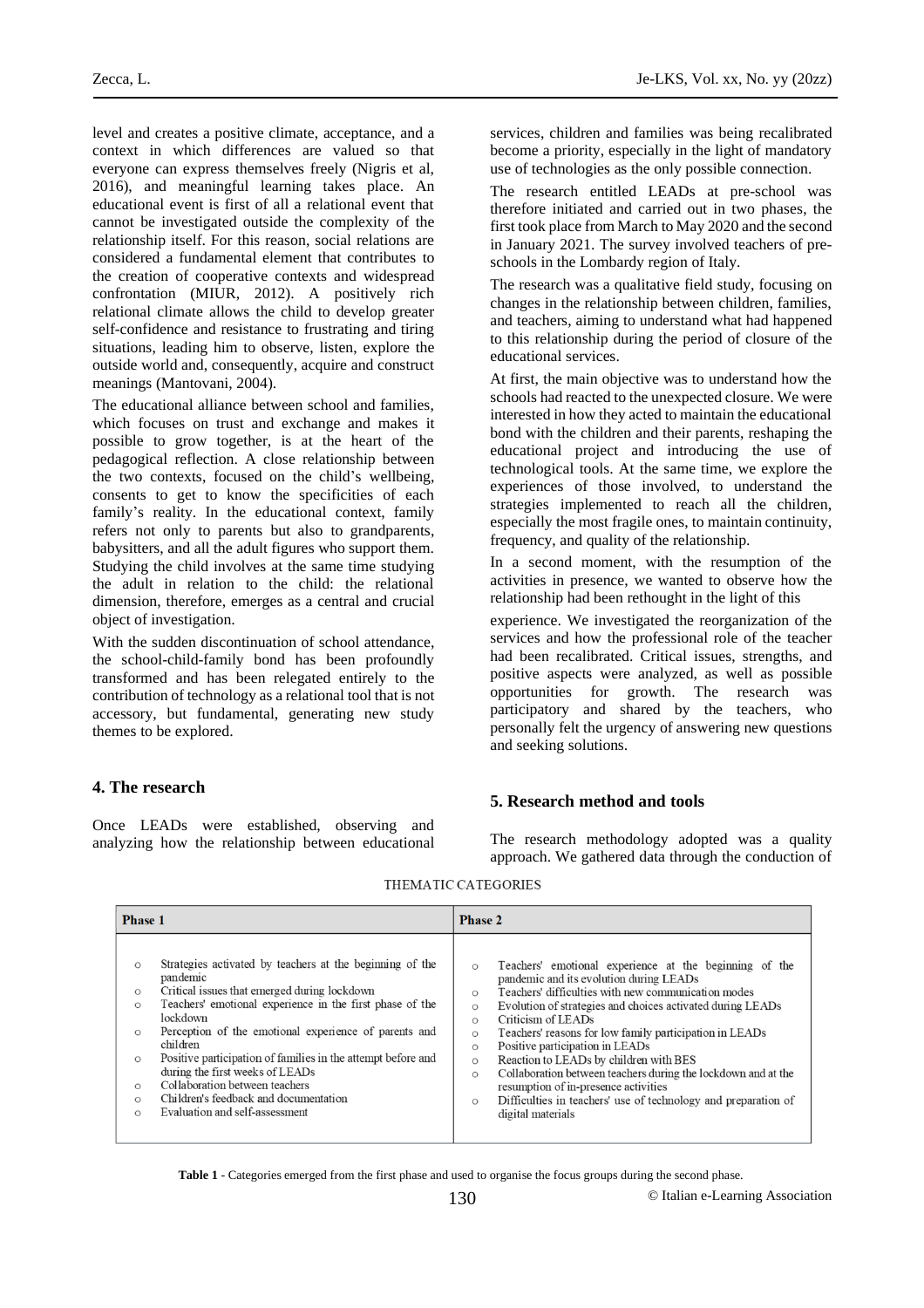focus groups, an effective method to obtain feedback, to elaborate qualitative results, to give rise to research hypotheses, to transpose complex information regarding the motivations, habits, experiences, knowledge, and expectations of a target, and to probe in-depth specific themes (Stuart & Shamdasani 2014) in numerous fields of social research. The focus group technique provides in-depth information in a relatively short period of time. It represents a useful method to explore in-depth opinions, attitudes, or behaviors of a certain community and to investigate the attitudes underlying human thought and behavior (Trinchero, 2004).

The data collected were analyzed using phenomenological approach, leading to interpretative results.

The focus groups were formed by a group of preschool teachers located in the Lombardy region, who collaborate with the traineeship office of the degree course in Primary Education Sciences at the University of Milan-Bicocca.

Educators with similar experience, position, and background were selected: 18 teachers and two headteachers belonging to 18 schools for the first phase, 11 teachers belonging to the same school complex for the second phase. The socio-cultural and economic situation of the reference area is homogeneous and has a similar demographic distribution of users. All the teachers were selected as privileged witnesses of this research because of their more than ten years of experience, together with their considerable expertise in the field of education for three to six-year-olds.

The research project was designed to explore two distinct moments of the pandemic emergency.

# 5.1 The first phase of the research

The first phase of the research took place between March and May 2020, the period corresponding to the first Italian lockdown, and involved 18 teachers and two headteachers from 18 schools (state and charters, both municipal and managed by private companies). We held 3 focus groups. In this phase of the research, a monitoring assessment was carried out based on an open narrative of the teacher's experience, focusing on the practices they were implementing. Therefore, a precise outline with structured questions was not defined. These 3 focus groups promoted a reflection on the experience at the heart of the pandemic, i.e., before the Ministry issued the LEAD document on May 6, 2020.

### 5.2 The second phase of the research

The second phase of the research took place in January 2021, the month corresponding to the resumption of inpresence activities and involved 11 teachers from the

kindergartens of Fino Mornasco (Como), engaged in two focus groups. This second phase was designed to monitor the evolution of topics and issues that emerged during the first survey, in the light of teaching activities resumed and the LEADs document. It was a qualitative study focused on the theme of educational links at a distance, to reveal all its facets in detail.

## 5.3 Procedure and data collection

All focus groups, in both research phases, took place on the Google Meet platform, according to recent restrictions due to the containment measures of Covid-19 infection. The online meetings were recorded to keep track of the verbal exchanges. They were then fully transcribed following the ethical regulations for social research and analyzed using Atlas.it software, to carry out a qualitative thematic analysis (Kuckartz, 2014). Data were organized in thematic macrocategories, used to categorize the results at the end of the first phase and also as a targeted outline to sort out the second phase of research.

Tables were then created to collect data, divided into four columns, containing: the name of the teacher, in the transcription of the focus, one the short answers, and, in the last one, the corresponding category.

In the second phase of the project, to deepen optimally the theme of LEADs and to receive complex information about motivations, habits, experiences, knowledge, and expectations of the target, an outline was elaborated in the form of three open questions. It was used during the interviews and re-modulated to adapt the explorations to the discussion in progress, to probe in-depth some specific themes.

Below are the three questions proposed during the focus groups of the second phase of the research:

- Thinking about Distance Educational Links (LEADs) and your professional experience during the lockdown, what are the first words that come to mind? Everyone can write them down and then we will talk about it.
- Considering that the screen puts a distance with our interlocutor, what strategies have you put in place to maintain the bond between teacher and child?
- Were you able to reach all the children? Can we explore this issue further?

# **6. Results**

The crucial goal of LEADs, which was highlighted several times by all the teachers participating in the focus groups and which agrees with conclusions stated in the research *Children and lockdown* (Mantovani et al., 2020), was to recreate the emotional bond with the children and re-establish relationships that had suddenly been broken. The compromised rapport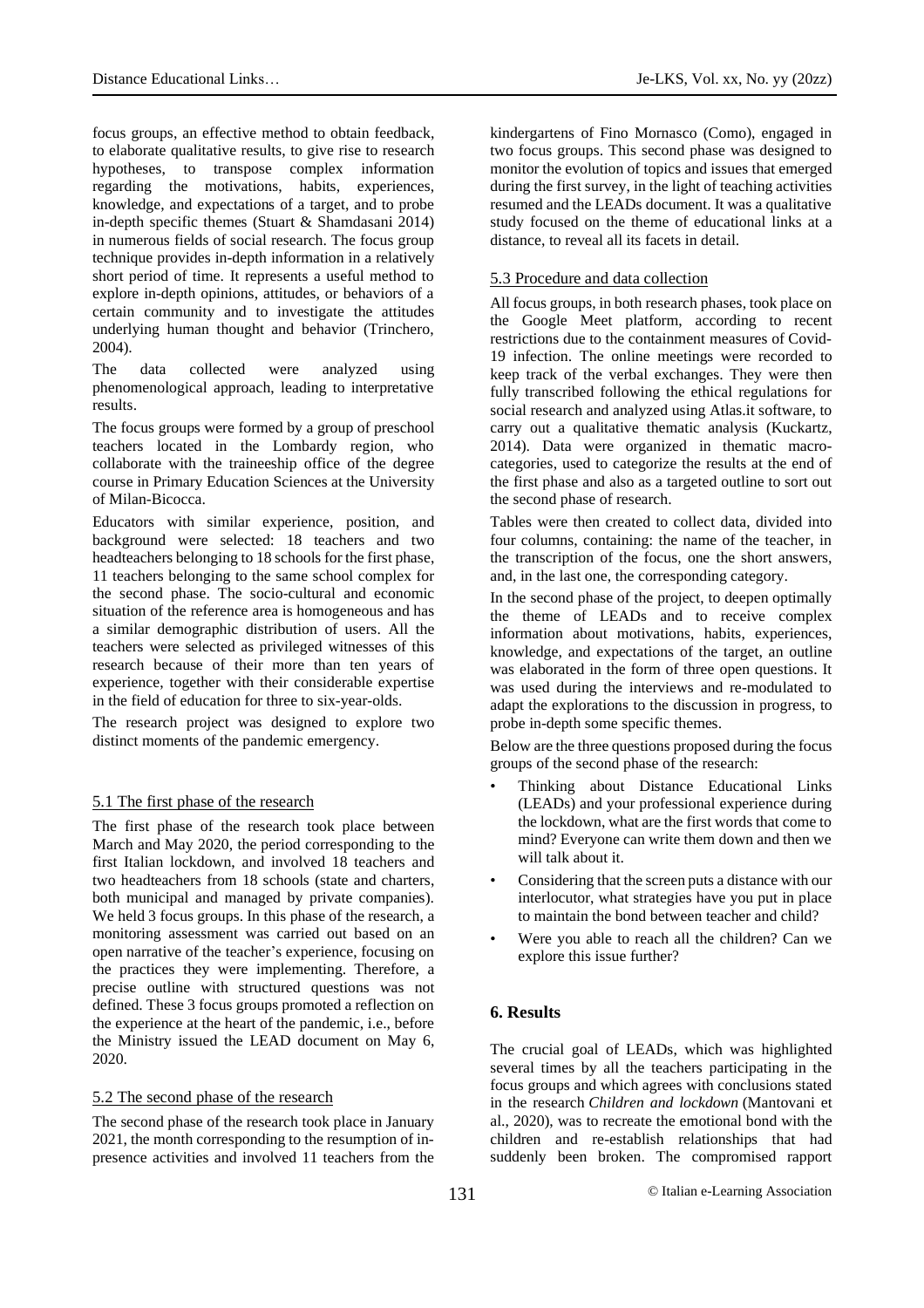represented the major criticality, underlined by the need and urgency to reach all the children. Many difficulties, also due to the digital divide and absenteeism due to conditions of socio-economic and cultural disadvantage exacerbated by the emergency, were reported.

In both phases of the research, all the teachers found themselves having to redesign their educational paths promptly, to reach children quickly, trying not to exclude anyone, through digital technologies. In addition to analysing the difficulties experienced by the teachers and the concerns about coming back in presence, the survey examined the quality of the experiences pointing out strengths.

The data collected show that one of the main difficulties was the required use of technology. Even though digital skills are included in the European Parliament's Recommendation 2018, as the key to using technology with familiarity and critical thinking, most teachers in ECEC services have never before received adequate training in digital skills. Teachers reconsidered digital tools as indispensable for the maintenance of the educational relationship. That involved a complete change of perspective. In fact, until then, they considered technology and digital devices as unusable with such young children. The initial disorientation was replaced by an adaptation and educators looked at the potential of this critical opportunity.

The strategies used evolved based on the feedback the teachers were able to capture from parents and through careful observation of the children. All the teachers stated that one of the aspects most affected was the relationship between peers, which was difficult to enjoy through a screen at such young age. The little ones forced in front of screens exhibited the need to restore the dimension of the body and movement through dedicated activities, as well as the necessity to play.

Another aspect raised by this research was the importance of facilitating the inclusion of all children without distinction. In both phases, the development of specific modes of intervention for children with special needs stimulated their participation and contributed to the emergence of skills never observed before. All the teachers stated that they found great co-responsibility on the part of the families, especially in the cases of children with special needs, as similarly stated in the SIRD research (SIRD, 2020).

All the teachers participating in the research wanted to highlight the extraordinary collaboration experienced among themselves. The mutual confrontation and the network created between the different educational realities were crucial not only for the success of the planned activities but, above all, for the encouragement during those challenging times. This is also fully confirmed by the SIRD research, in which an extremely positive relationship between colleagues and management was highlighted.

### **7. Discussion and conclusions**

Tragically, the pandemic has provided an opportunity for researchers, teachers, family members, as well as students at all levels of education, to rediscover a familiar aspect of technology in the light of newly emerging educational needs: its versatility as a relational tool. It could be a bridge to ensure the continuity of ties in the educational context. We witnessed a sudden acceleration that was also a transformation. An unprecedented task emerged within the relational dynamics in the educational field: that of maintaining the relationship, to prevent the bond from evaporating. Before the pandemic,

ECEC teachers perceived technologies as a social and information tool (school blogs, chats) unrelated to teaching, relegating any e-learning use to the school of children aged 6 and over. After the first lockdown, they discovered the educational value of digital tools, perceived as the glue of the relationship during the emergency, considering them indispensable for teaching and learning even for the youngest children. The virtual class becomes the only possible scenario for maintaining the bond with children. Before the pandemic, this was unthinkable, because in ECEC everything was delegated to the in-presence relationship that absorbed all the relational, emotional, and communication needs. For the early childhood services, a horizon of didactic and educational possibilities has opened up that had never been imagined before.

We are aware that this was an emergency teaching method since no technological tool can replace the educational relationship and physical interaction in the presence, especially because of the lack of the bodily dimension, a fundamental vehicle for relationships. (Foti, 2020). Computers or cellular devices cannot constitute a substitute for a professional kindergarten teacher who provides meaningful mediation in the kindergarten, which is mediation for verbal and emotional meaning through movement and guided activity. The virtual space cannot take the place of the kindergarten space, which is tailored to the children's age and enables a tangible and real experience. Nevertheless, we are required to be prepared for extreme situations (Alezra, 2020).

However, teachers have experienced how technologies and computer devices represent additional possibilities and new models of interaction that can be included in the communication with families and used to expand the relationship with children beyond the emergency. The link was possible even at a distance, the technology supported it. This awareness and the potential it represents are one of the most interesting results of this study. In this regard, the need to ensure the inclusion of all children has also shed light on the main limitation of this resource, represented by the unequal accessibility,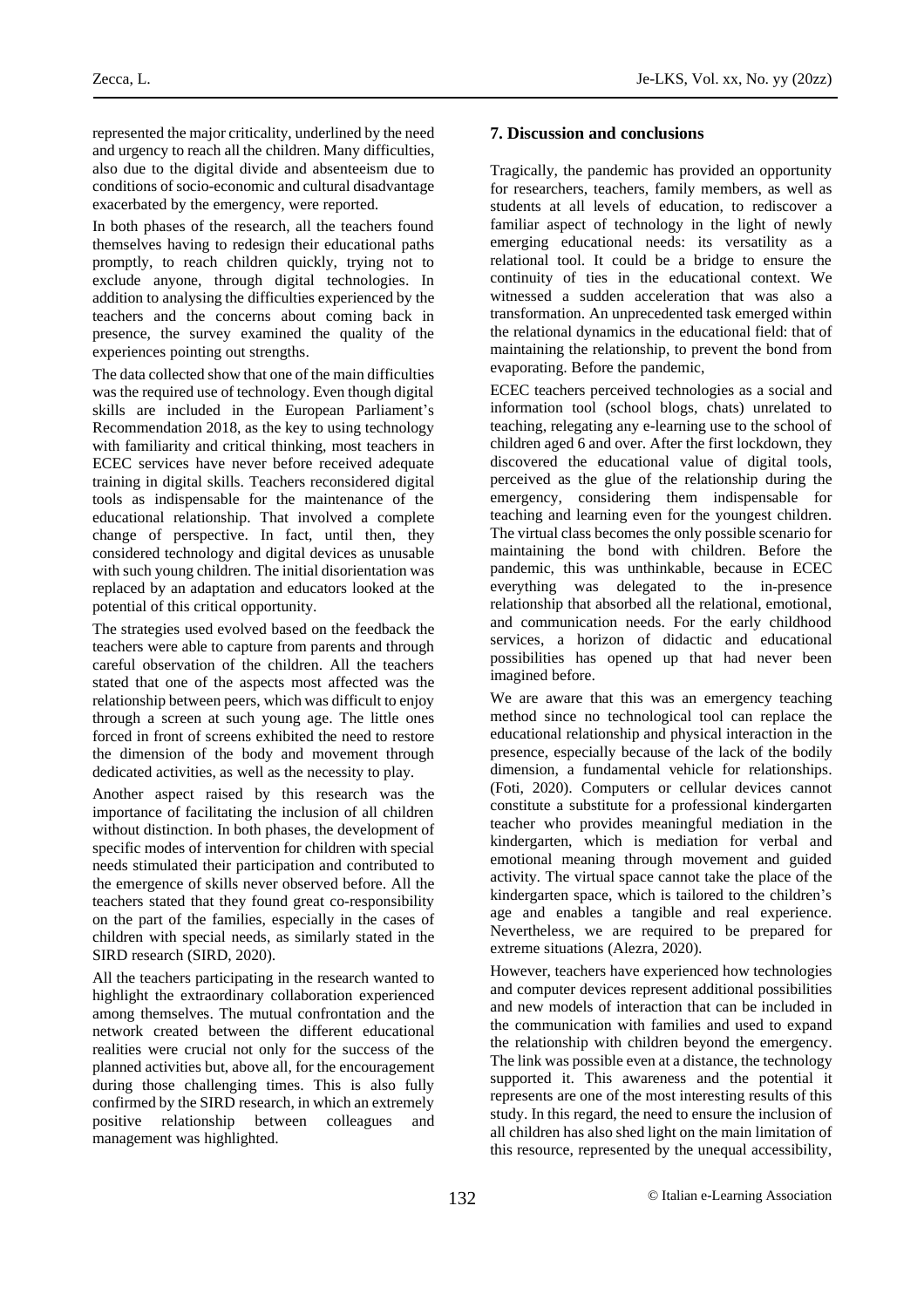highlighting the risk of exclusion caused by the digital divide, which has become dramatically relevant.

As far as younger children are concerned, we have witnessed an unprecedented call to arms: families have become essential partners during the lockdown. They had to take an active role in helping their children. They became indispensable intermediaries in the virtual extension project since children could not be delegated the responsibility of response and participation, as was the case for students in higher orders. Such active participation of the families led to exchanges of information but, above all, to support also on a psychological and emotional level. The family discovered itself to be an important part of the learning setting.

The positive participation especially of pupils with special needs, who have benefited from the situation of reduced social noise finding a space in which they can emerge and make their voices heard, opens up new scenarios to expand the possibilities of ever more careful inclusion, which we hope will be explored.

The dimension of confrontation and collaboration between teachers, which was crucial during the crisis, has imposed itself as a new standard, creating a need to increase dialogue and boost teamwork, which cannot be ignored in the future, and which must become a theme for rethinking the way we experience reciprocity between colleagues.

School is a vibrant center of social development that encourages people to see education as a resource in life. Sharing is the basis of a common path for families, pupils, and teachers. School is the contest where we can find the strength to deal with the problems related to the pandemic, to bring back to the center of attention the importance of relationships (Mazzeo, 2020).

#### **Acknowledgements**

I would like to thank Prof. Susanna Mantovani, Giulia Passoni, Alessandra Lanzi and all the teachers who took part in the focus groups.

### **References**

- Alezra, F. (2020). Far from the Eyes, Close to the Heart? The Attitude of Kindergarten Teachers to Distance Learning in Kindergartens in Israel. Rocznik Pedagogiczny, 43, 117-136.
- Ardizzoni, S., Bolognesi, I., Salinaro, M., Scarpini, M., (2020). Didattica a distanza con le famiglie: l'esperienza di insegnanti e genitori, in Italia e in Cina, durante l'emergenza sanitaria 2020. Uno studio preliminare in CREIF (a cura di) Infanzia, famiglie, servizi educativi e scolastici nel Covid-19. Riflessioni pedagogiche sugli effetti del lockdown e

della prima fase di riapertura, in: https://centri.unibo.it/creif/it/pubblicazioni/servizieducativi-e-scolastici-nel-covid-19-riflessionipedagogiche [accessed on 29th December 2020]

- Ceccacci L. (2020). La scuola dell'Infanzia alla prova dei LEAD: l'esperienza del territorio marchigiano. Media Education 11(2): 163-169. doi:10.36253/me-9644
- Ceppi, G., & Zini, M. (Eds.) (1998). Bambini, spazi, relazioni: metaprogetto di ambiente per l'infanzia, Reggio Children.
- Chieregato, N. (2020). L'educazione ai tempi del Coronavirus (e dopo): risultati preliminari di una ricerca qualitativa condotta con professionisti dell'educazione in CREIF (a cura di) Infanzia, famiglie, servizi educativi e scolastici nel Covid-19. Riflessioni pedagogiche sugli effetti del lockdown e della prima fase di riapertura, in: https://centri.unibo.it/creif/it/pubblicazioni/servizieducativi-e-scolastici-nel-covid-19-riflessionipedagogiche [accessed on 29th December 2020]
- Commissione Infanzia Sistema Integrato Zero-sei, (2020). Orientamenti Pedagogici sui LEAD: Legami Educativi a distanza un modo diverso per fare nido e scuola dell'infanzia, in:ORIENTAMENTI%20PEDADOGICI%20SUI %20LEGAMI%20EDUCATIVI%20A%20DISTA NZA%20%28LEAD%29.pdf (miur.gov.it) [accessed on 5th August 2020] Deluigi, R. Marino, I. (2020), I servizi 0-6 anni nei tempi e negli spazi del Covid-19: sfide e prospettive in Laneve, G., (a cura di) La scuola nella pandemia, Macerata, Eum.
- Edwards, C. (2017). Insegnante e apprendista, partner e guida: il ruolo dell'insegnante in Edwards, C., C., Gandini, L., & Forman, G. (a cura di) i cento linguaggi dei bambini. L'approccio di Reggio Emilia all'educazione all'infanzia, Bergamo, Junior.
- Foti,P. (2020). Research in Distance Learning in Greek Kindergarten Schools During the Crisis of COVID-19: Possibilities, Dilemmas, Limitations, European Journal of Open Education and E-learning Studies, 5(1). doi:10.5281/zenodo.3839063.
- Gigli, A. (2020). Premessa in CREIF (a cura di) Infanzia, famiglie, servizi educativi e scolastici nel Covid-19. Riflessioni pedagogiche sugli effetti del lockdown e della prima fase di riapertura, in: https://centri.unibo.it/creif/it/pubblicazioni/servizieducativi-e-scolastici-nel-covid-19-riflessionipedagogiche [accessed on 29th December 2020]
- Gouëdard, P., B. Pont and R. Viennet (2020). Education responses to COVID-19: Implementing a way forward, OECD Education Working Papers, No. 224, OECD Publishing, Paris, https://doi.org/10.1787/8e95f977-en.

133 © Italian e-Learning Association